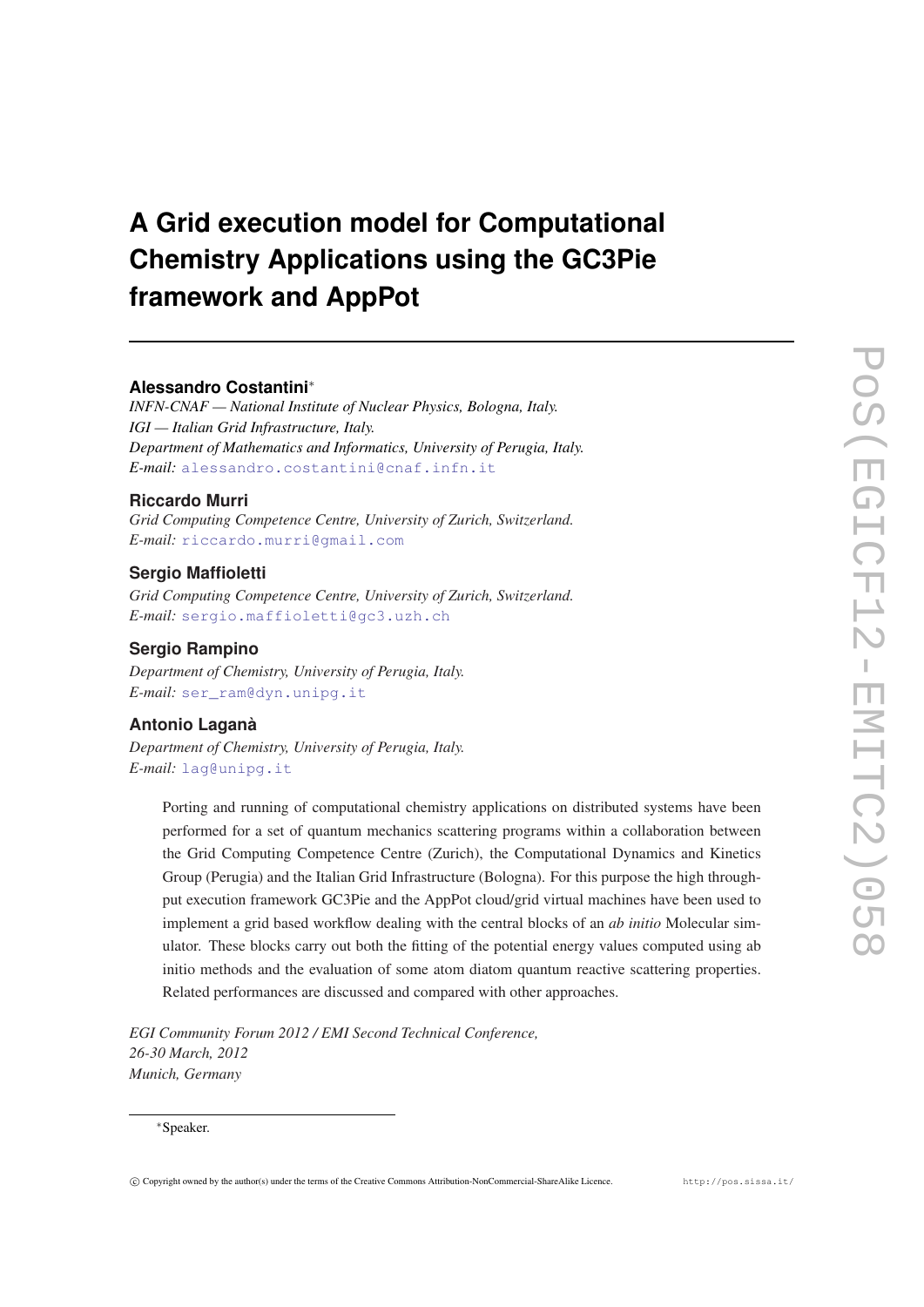### 1. Introduction

Significant efforts are being paid by some members of the COMPCHEM Virtual Organization (VO) [1] to implement its layered structure (users, software providers, grid deployers, stakeholders) both for their active and passive roles. To this end COMPCHEM has developed (and continues to develop) tools to provide its user of the first layer with instruments for an optimized usage by the user him/herself or by other users. Moreover the VO is developing tools to encourage its members of the second layer to implement, validate and use software for an effective Service Oriented Approach (SOA) approach [2]. In this spirit, the high availability of computer power on Grid platforms is being exploited for the implementation of distributed complex computational chemistry suites of codes. This is, indeed, the case of the user friendly Grid empowered versions of the molecular simulators SIMBEX [3] and GEMS [4] developed by some members of the community in the recent past having in mind the needs of crossed molecular beam studies. More recently this has prompted also the development of appropriate frameworks (like GriF [5]) allowing to define event-related dependencies between complementary applications (which may involve different computer environments) in a workflow-like fashion. These are the activities that some COMPCHEM members are carrying out in cooperation with the COST Action CM1002 called COnvergent Distributed Environment for Computational Spectroscopy (CODECS) [6] to design and develop a collaborative grid empowered simulator for Molecular Spectroscopy. A similar effort is being paid by other members of COMPCHEM within the activities of the COST Action CM901 called Detailed Chemical Kinetic Models for Cleaner Combustion [7] to design and develop a collaborative grid empowered simulator for Cleaner Combustion and in a cooperative endeavour with WeNMR [8] to design a molecular simulator for NMR studies.

A fundamental support to SOA collaborative activities is given by workflows [9] which facilitate the composition and coordination of different programs in a structured and flexible execution scheme.

The work presented here is the result of a collaboration among the Grid Computing Competence Center, University of Zurich (GC3) [10], the Computational Dynamics and Kinetics (CDK) research group of the University of Perugia (UNIPG) [11], the Italian Grid Initiative (IGI) [12] and the already mentioned COMPCHEM (VO) of the European Grid Initiative (EGI) [13] aimed at developing high throughput workflows by taking some complex computational chemistry problems as use cases. Such workflow developing effort has made use of the high throughput execution framework GC3Pie [14] and the AppPot [15] cloud/grid virtual machines (both developed by the GC3 group) and was addressed to the implementation of a routine suited to perform the global fitting of the potential energy surfaces for triatomic systems and a quantum mechanical atom-diatom reactive scattering program both belonging to the set of computational applications in which the central block of GEMS, the already mentioned Grid Empowered Molecular Simulator of COMPCHEM, is articulated.

In this paper we discuss the potentialities of this approach by focusing on the compiling procedure of some blocks of the present version of GEMS (which deal with a least mean square deviation problem and the integration of a set of coupled second order differential equations) and on the collecting, in an automatic way, distributed cycles for the considered simulation using several grid computing resources simultaneously. The specific purpose of the work reported here is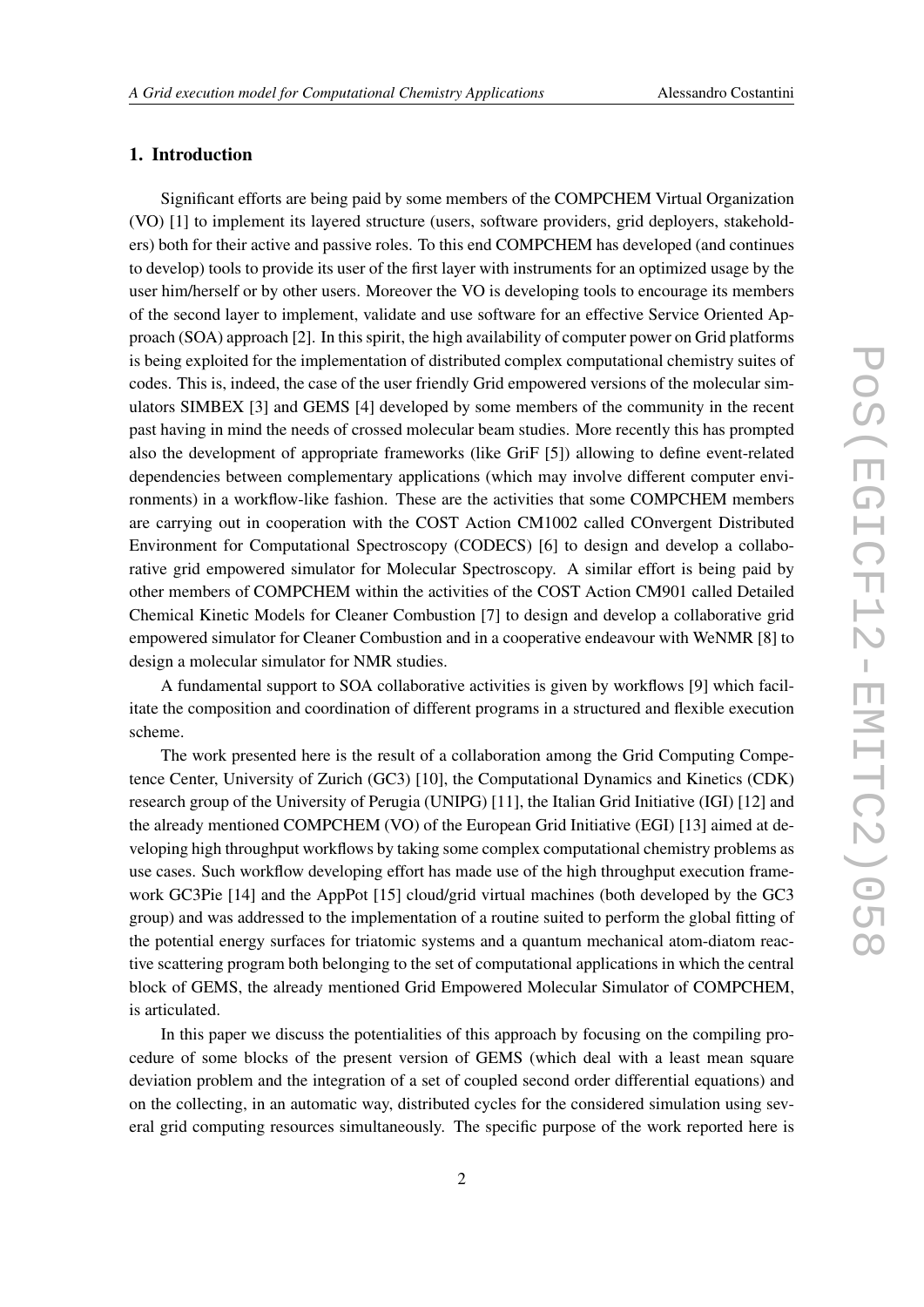twofold. a) the creation of user friendly grid applications beneficial for the computational chemistry community; b) the development of tools applicable by other groups to port parameter study style applications onto production grids.

Accordingly, in section 2 details of the computational chemistry programs considered as use case are provided; in section 3 attempts from previous and related work are recapitulated; in section 4 the articulation of the developed Grid based workflow and related tools are illustrated; in section 5 the implementation of the considered case study and the obtained results and performances are analyzed. in section 6 the implementation of an advanced application of the workflow to a heavier three different atom system is discussed. Our conclusions are summarized in section 7.

### 2. The outline of the considered computational applications

GEMS [4] has been designed as a workflow and has been rationalized in a sequence of three computational sections:

- INTERACTION is the first section of GEMS and carries out the theoretical step of the calculations which determine the electronic structure of the system.
- DYNAMICS is the second section of GEMS and carries out the theoretical step of the calculations which determine the dynamics of the nuclei of the system.
- OBSERVABLES is the final section of GEMS and carries out the necessary statistical and model treatments of the outcomes of the theoretical calculations to provide an a priory estimate of the measured properties of the system.

In order to decompose the computational problem, each section has been partitioned in several blocks. In particular, FITTING is the block of INTERCATION devoted to the representation of the ad hoc (or by purpose generated or taken from the literature) *ab initio* potential energy values by means of a suitable global functional form. Such global analytical representation, usually called Potential Energy Surface (PES), can be generated in different ways [16]. In the presently available version of GEMS the FITTING block is specialized in atom diatom systems and produces a PES fortran routine based on the formulation of the three atom (*A*, *B*, *C*) potential as a many-body expansion [17] in the internuclear distances as follows:

$$
V_{ABC}(r_{AB},r_{AC},r_{BC}) = V_A^{(1)} + V_B^{(1)} + V_C^{(1)}
$$
  
+  $V_{AB}^{(2)}(r_{AB}) + V_{AC}^{(2)}(r_{AC}) + V_{BC}^{(2)}(r_{BC})$   
+  $V_{ABC}^{(3)}(r_{AB},r_{AC},r_{BC})$ . (2.1)

This means that the potential is written as a sum of three monoatomic terms  $(V_A^{(1)})$  $V_A^{(1)}, V_B^{(1)}$  $V_B^{(1)},V_B^{(1)}$  $\binom{L}{B}$ , three diatomic terms  $(V_{AB}^{(2)}, V_{AC}^{(2)}, V_{BC}^{(2)})$ , plus one triatomic term  $(V_{ABC}^{(3)})$ . The one-body terms are the energies of the separated atoms in their corresponding electronic state (three constant values). The two-body terms correspond to the diatomic *IJ* (with *I* and *J* being one of the three *A*, *B*, *C* atoms) potential energy curves (which include the nuclear repulsion) and are usually expressed as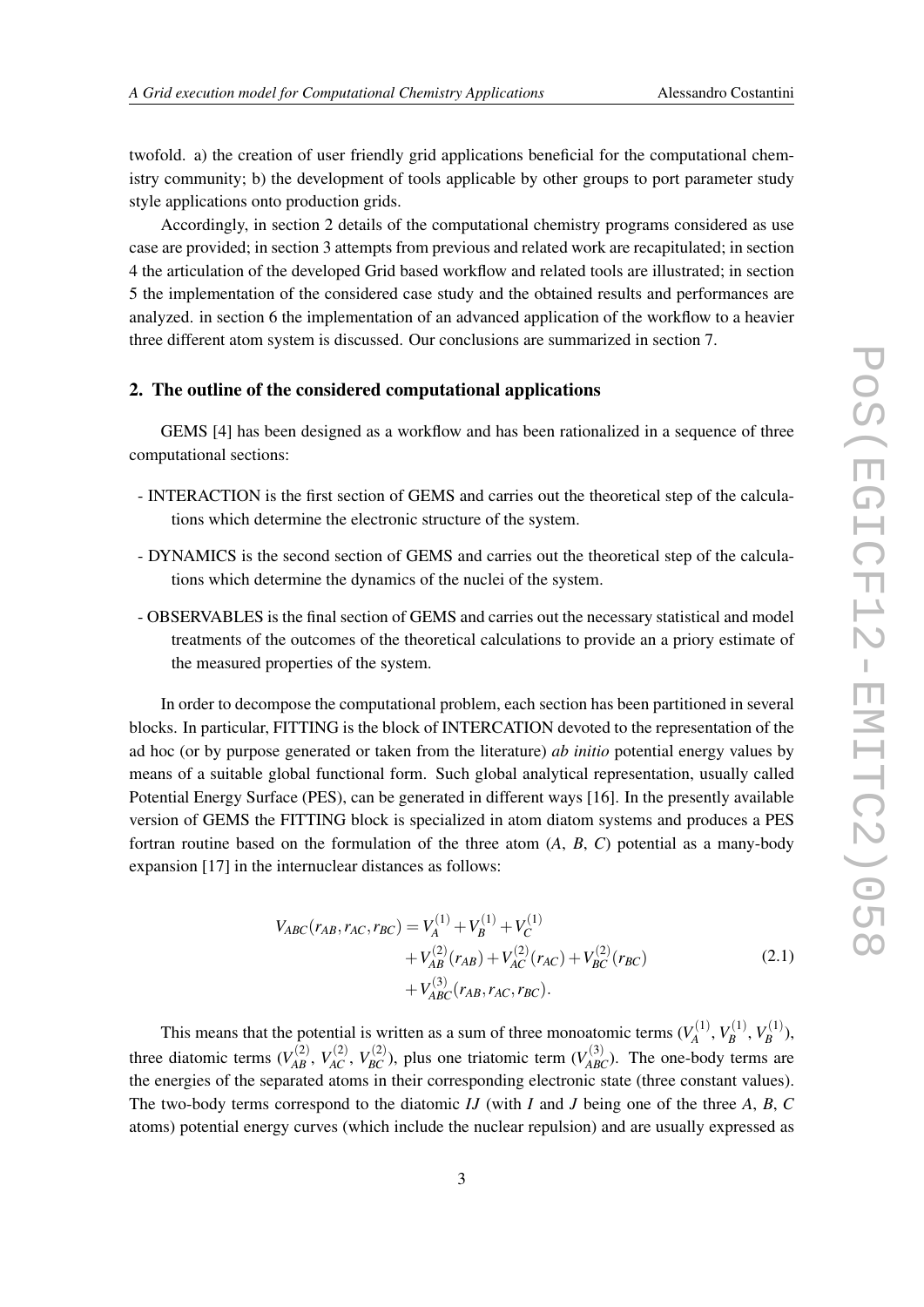low order polynomials either of the inverse or of the damped *IJ* internuclear distances *rIJ*. As this is the case of the GFIT3C routine used in the present work [18], they can also be expressed as a low order polynomial of the bond order variables  $(n = exp[-\beta(r_{IJ} - r_{IJe})])$ , in which  $r_{IJe}$  is the diatomic equilibrium distance, or of mixed variables like  $\xi_{IJ} = r_{IJ} exp(-\beta_{IJ} r_{IJ})$  in which  $\xi_{IJ}$  is optimized to represent the long-range term of the two-body potential. The three-body term  $V_{ABC}^{(3)}$  corresponds to the residual interaction due exclusively to three atoms forces. The advantage of this development is that, if we impose certain restrictions on the internuclear distances, the correct asymptotic limits are obtained. Its value is easily obtained by subtracting the one and two body terms to the (if necessary adjusted to reproduce the experimental ergicity of the process or spectroscopic information on stable intermediates) calculated *ab initio* values. The three body terms is also formulated as a polynomial in the above mentioned variables (lets call them basis functions  $b_k(\mathbf{r})$  with **r** being the coordinates adopted to describe the potential) and  $a_k$  the related coefficients.

To the end of calculating the values of the  $a_k$  coefficients of the adopted basis best fitting the (adjusted) *ab initio* values the following equation

$$
V_{ABC}(\mathbf{r}) = \mathbf{a}^T \mathbf{b}(\mathbf{r}) = \sum_{k=1}^K a_k b_k(\mathbf{r})
$$
 (2.2)

(where the superscript *T* means transpose and *K* is the number of basis functions) has to be solved.

Among the central blocks of GEMS, DYNAMICS is the one calculates the exact quantum three-dimensional state-to-state partial reactive probability  $P^J_{\nu j \nu' j'}(E)$ , of the atom-diatom reaction

$$
A + BC(v, j) \to AB(v', j') + C \tag{2.3}
$$

in which the reactant diatomic molecule BC is in its  $\nu$  and  $\dot{\jmath}$  vibrational and rotational states (unprimed quantities) while the corresponding product states are  $v'$  and  $j'$  (primed quantities). The  $P_{\nu j\nu' j'}^J(E)$  values calculated at a given value of the total energy *E* and of the total angular momentum quantum number *J* are then combined to estimate some observable quantities of the considered process. For this purpose  $P_{vjv'j'}^J(E)$  is formulated in terms of the square modulus of the corresponding detailed S matrix elements  $S_{\nu jK\nu'j'K'}^{J}(E)$  as follows:

$$
P_{\nu j\nu' j'}^{J}(E) = \frac{1}{(2K_{\text{max}}+1)} \sum_{K=-K_{\text{max}}}^{K_{\text{max}}} \sum_{K'=-K'_{\text{max}}}^{K'_{\text{max}}} \sum_{p=0}^{1} \left| S_{\nu jK\nu' j'K'}^{Jp}(E) \right|^{2}
$$
(2.4)

where  $K_{\text{max}} = \min(j, J)$ , *K* is the helicity quantum number (the discrete body-fixed projection of the total angular momentum J) and *p* is the total parity.

Detailed S matrix elements can be calculated by integrating the Time Independent (TI or stationary) Schrödinger equation. In the TI approach adopted by us for the present work (by using the atom-diatom quantum reactive scattering program called ABC [19]) the  $S_{\nu jK\nu j'K'}^{J}(E)$  values are calculated using a hyperspherical formalism in which the hyperradius  $\rho = \sqrt{R^2 + r^2} = \sqrt{R'^2 + r'^2}$ is taken as reaction coordinate the wavefunctions is expanded locally (at fixed  $\rho$  values called sectors) in terms of the Delves basis functions  $B_{vjK}^{JM}(\alpha,\theta)$  ( $\alpha$  and  $\theta$  are the Delves hyperangles). The matrix of the coefficients of the expansion  $g(\rho)$  is then propagated from the strong interaction region ( $\rho = 0$ ) to the asymptotes (large  $\rho$  values) by integrating the follwing differential equations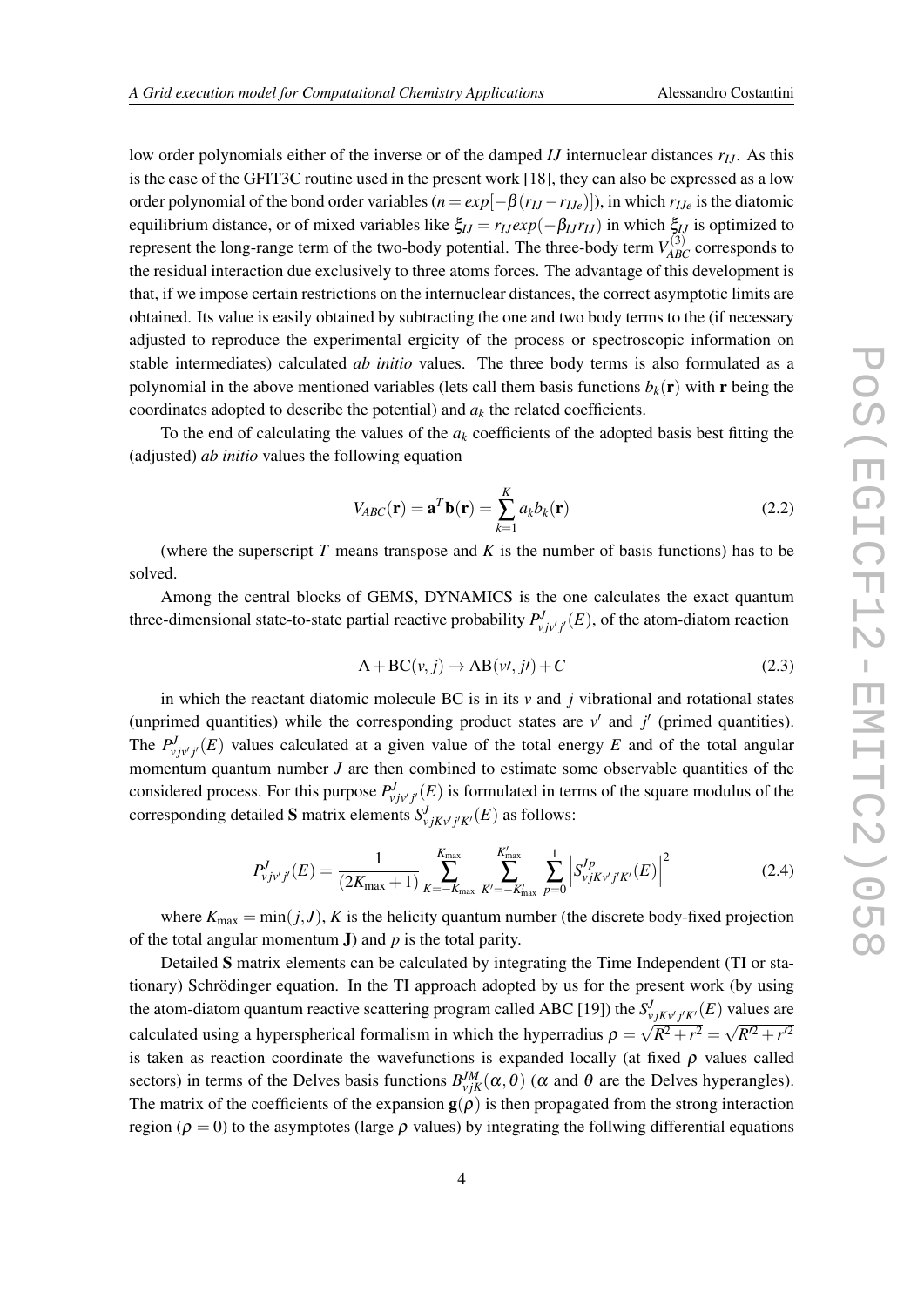$$
\frac{\mathrm{d}^2 \mathbf{g}}{\mathrm{d}\rho^2} = \mathbf{O}^{-1} \mathbf{U} \mathbf{g}
$$
 (2.5)

in which

$$
O_{vjK}^{v'j'K'} = \langle B_{vjK}^{JM} | B_{v'j'K'}^{JM} \rangle \tag{2.6}
$$

and U the potential and kinetic energy coupling matrix

$$
U_{vjK}^{v'j'K'} = \langle B_{vjK}^{JM} | \frac{2\mu}{\hbar^2} (\bar{H} - E) - \frac{1}{4\rho^2} | B_{v'j'K'}^{JM} \rangle , \qquad (2.7)
$$

while  $\mu$  is the reduced mass of the triatom and  $\bar{H}$  the assemblage of all the terms of the full Hamiltonian which do not contain derivatives with respect to  $\rho$ . The S matrix elements are then evaluated by mapping the value of the wavefunction calculated at the asymptotes onto the product states.

### 3. A first attempt to build a workflow

A first attempt to build a suitable workflow for the central blocks of GEMS was confined to the TI calculations carried out by the quantum mechanical atom-diatom reactive scattering program called ABC [19] (see Ref. [20]) using the P-GRADE Grid Portal [21, 22].

P-GRADE allows to define a parameter study application structure in a graphical environment and, based on this description, it generates the scripts and commands which actually carry out the execution on the distributed grid platform.

Accordingly, the central component of the workflow (labelled as SEQ in Fig. [1\)](#page-5-0) is made of a bash script in which the following steps are performed:

- (A) download of the ABC executable (already compiled on the User Interface machine of the EGI Grid) from a COMPCHEM server;
- (B) configuration of the enviroment variables;
- (C) execution of the ABC executable.

The smaller boxes attached to the various components represent the input and output files which are used and produced by the application. During Grid execution the P-GRADE workflow manager is responsible for preparing these files for the Fortran program and transferring them to the EGI Computing Element. This makes the executable know nothing about the Grid and no modification is required.

The first component of the workflow is the Automatic Generator (see the A\_GEN box of Fig. [1\)](#page-5-0). The automatic Generator is a special job type used to generate input text file variations for the related job. Using the parameter definition window of the Automatic Generator, the user is able to define and set the values of the variable used for the bench concurrent simulation.

The second component of the workflow is the already mentioned SEQ.

The third component of the workflow is a Collector job (see the COLL box of Fig. [1\)](#page-5-0) which is again a special job type in P-GRADE. A Collector in a P-GRADE workflow is responsible for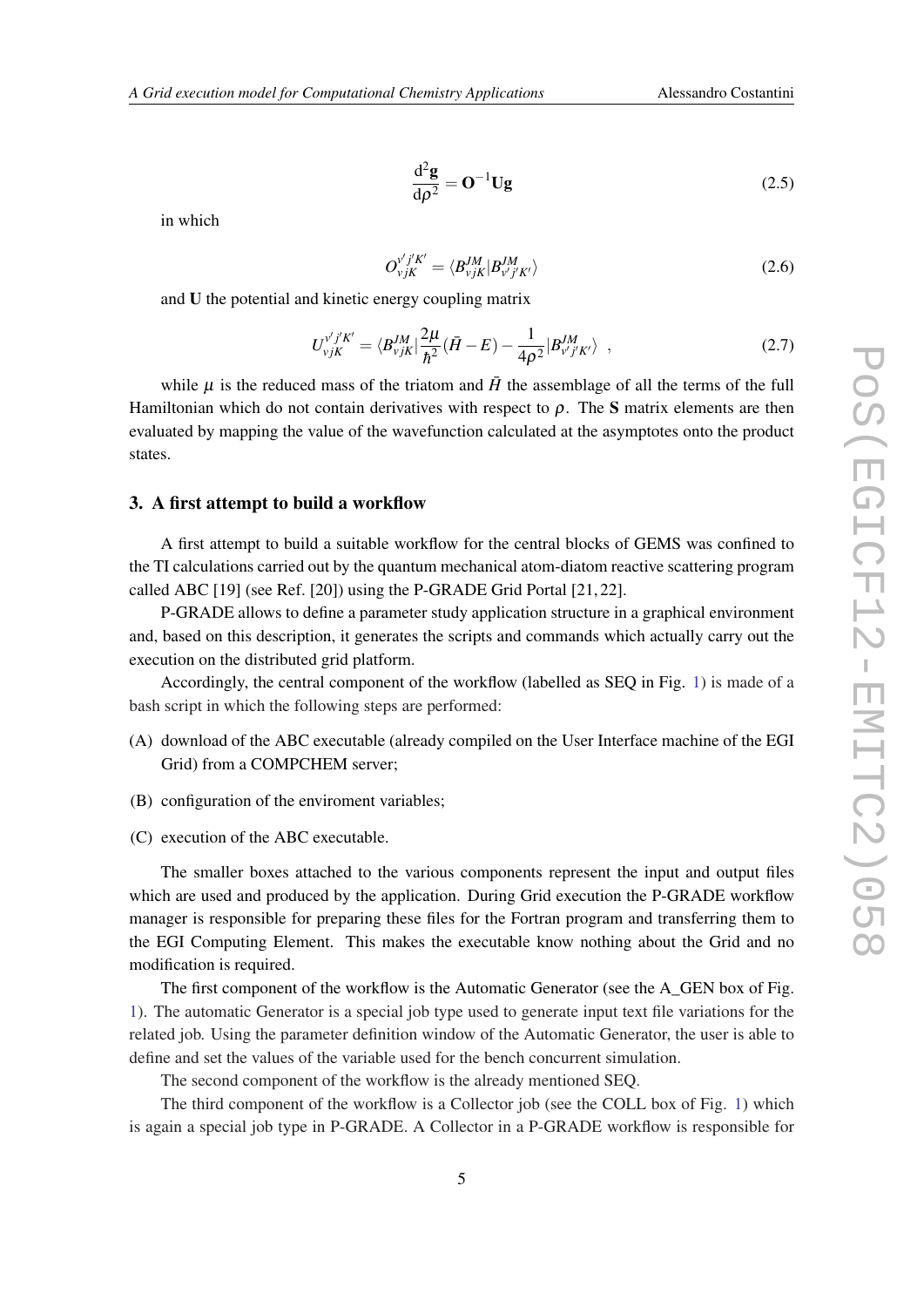<span id="page-5-0"></span>

Figure 1: Sketch of the P-GRADE workflow components developed for ABC

collecting the results of the parameter study workflow, analyzing them and creating a typical user friendly filtered result (to be considered as the final result of the simulation). In the present case the Collector simply collects the results from the ABC jobs and compresses the files into a single archive file that can be downloaded by the user through the Portal web interface. The purpose of this step is, in fact, to make the results of the computations accessible by the end users.

Unfortunately the software dependency of the computational codes from specific libraries and compilers, seldom available in the most common Linux distributions over the grid, can not be easily handled with P-GRADE with the result that the execution of such codes turns out to be strictly dependent from the machines where the calculation is performed. The above mentioned limitation and the needs to define event-related dependencies between different applications prompted us to investigate other solutions as it is the case of the GC3Pie high throughput execution framework. In GC3Pie the entire execution schema is assembled at runtime and steps can be added and removed dynamically as the program progresses, adapting to the outcome of individual computations making the programmatic creation of workflows more user friendliness.

### 4. The presently adopted Grid-based workflow model and actors

In our work, the Python-based GC3Pie framework has been modelled to the needs of the two previously quoted GFIT3C and ABC computational codes in order to build a flexible workflow.

In a this use case, users provide the *ab initio* points of the potential energy surface to be fitted by the GFIT3C application. The fortran routine and the related data produced in this way (fitting file) is then merged into the source code of the ABC application and compiled to produce an ABC binary that will be executed in a parameter study fashion.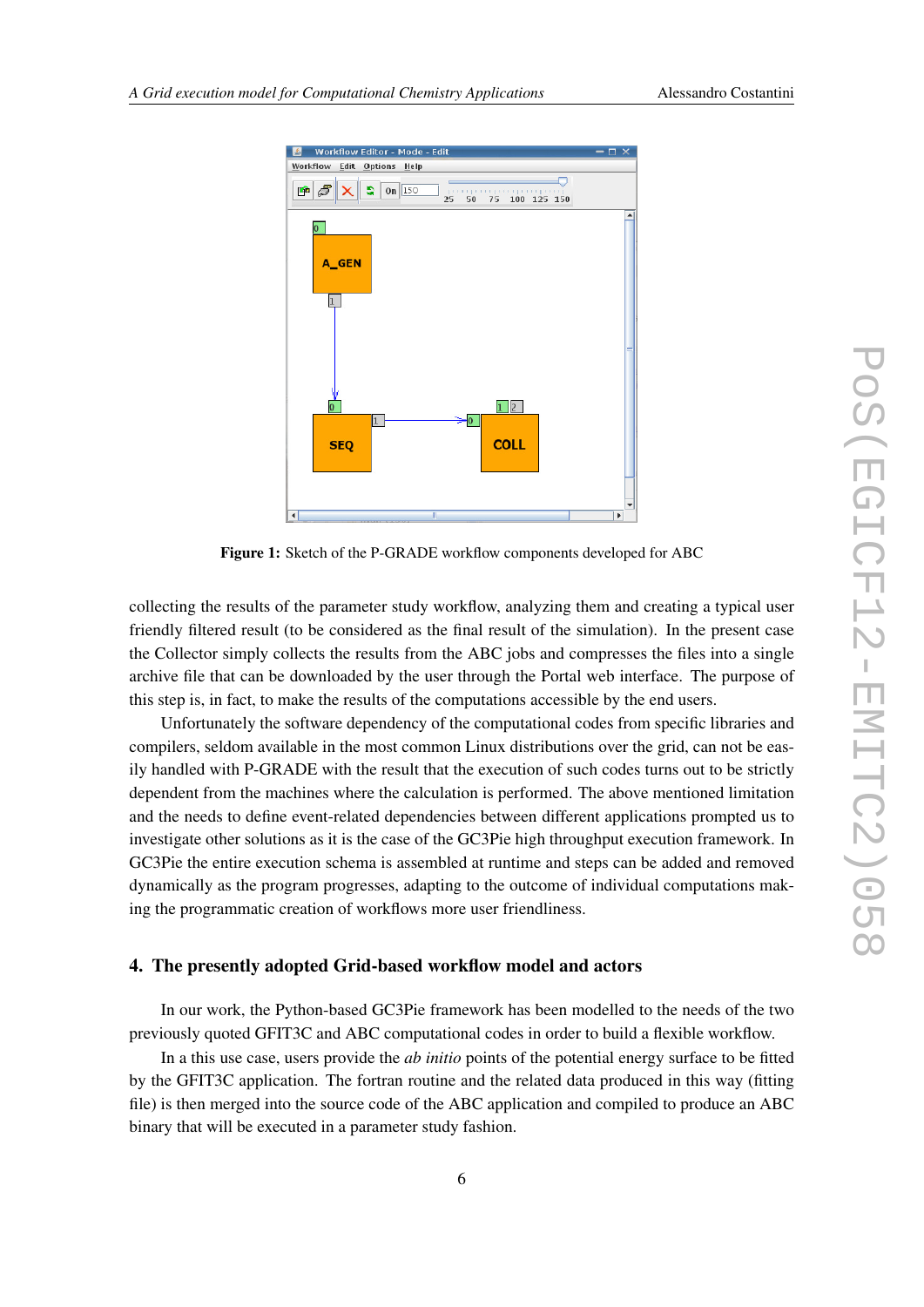



Figure 2: Sketch of the developed workflow showing its components and the connections between them.

Making use of a simple syntax, GC3Pie allows to easily define a large number of applications executing them simultaneously on a large scale distributed computing infrastructure. The steps involved in the workflow are:

- (A) The *ab initio* points of the PES are passed as input to GFIT3C which carry out a Fortran file *(fitting file)* containing the values of the PES for the considered system.
- (B) The fitting file is then merged into the ABC source code, which is compiled into an executable binary.
- (C) The resulting ABC binary is distributed on the grid and executed for computations.

On this basis we considered in our work three different use cases:

- (1) The user provides the *ab initio* points of the PES; this executes steps (A), (B), and (C).
- (2) The user provides the *fitting file* (produced by an earlier run of GFIT3C); only steps (B) and (C) need to be executed.
- (3) The user provides his/her version of the ABC executable and wants to distribute the calculations in a parameter study fashion: only step (C) is executed.

Out of the three different use cases, which a graphical illustration is provided in Figure 2, the first one is the most complex and complete. For its porting, in fact, different factors needed to be taken into account like the dependence from libraries and compilers used.

Due to the fact that the execution time of both steps  $(A)$  and  $(B)$  is negligible compared with the run time of the produced ABC binary in step (C), the latter is the dominant contribution to the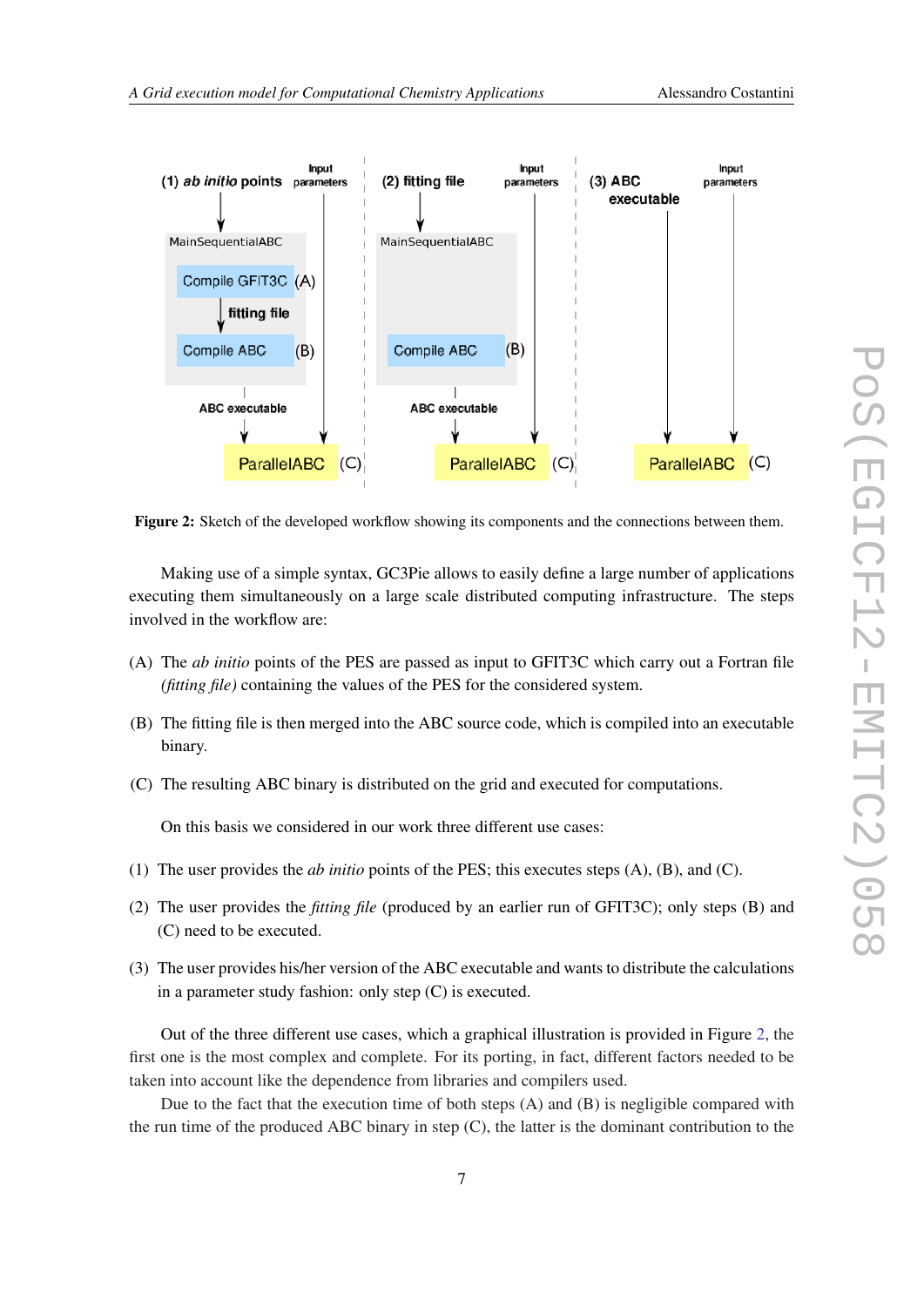overall execution duration. Depending on the input parameters, in fact, one fixed energy execution of ABC can take more than 10 hours on a single-core desktop computer. Moreover, the ABC code is not run on a single set of parameters only: in step (C) (and, in general, in any parameter-sweep study) the ABC program must be executed several times, consuming a large amount of CPU time. This justifies the use of an "embarassingly parallel" execution scheme in which many instances of ABC run independently and results are collected at the end.

This usage pattern fits well computational Grids. However, some issues arise because of the way the steps of the workflow interact (the standard ABC code is compiled correctly only by the G95 Fortran compiler [23] which is not natively available in any of the most common Linux distributions). Because of that step (B) seldom can be executed on the computational nodes normally available on grid infrastructures. A traditional approach to this problem would require users to negotiate the installation of the dependent software on a proper amount of resources. A simpler solution to this comes from a Virtual Machine (VM)-based approach: workflow steps are run within a VM that provides a controlled and uniform execution environment, including all software dependencies. This is what the AppPot [15] (a self-contained software system comprising a standard Linux VM image and a set of auxiliary programs that can be deployed by just copying a few files) guarantees. Accordingly, AppPot provides a way to run commands inside the VM, possibly in a non-interactive fashion, and for copying files in and out of the VM filesystem. Based on the User Mode Linux (UML) [24, 25] virtualization technology, AppPot provides therefore a way to run a Linux VM inside a Linux host using only code that runs in "user space" without requiring "root" privileges. As a result, Linux-based VM can run as grid jobs and implement generic application deployment on a computational grid.

The workflow engine adopted by us is the GC3Pie [14] high-throughput framework. Based on Python programming language, GC3Pie is a library of Python classes for running large job campaigns on different batch-oriented execution environments, including ARC-based computational grids. GC3Pie provides also facilities for implementing command-line driver scripts, in the form of Python object classes whose behavior can be customized by overriding specified object methods. At the heart of the GC3Pie model is a generic *Application* object, which provides a highlevel description of a computational job: list of input/output files, what command to run, resource requirements and limits, etc. GC3Pie translates this information into the job description format needed by the actual execution back-end selected, e.g., xRSL for ARC-based Grids, or a submission script for direct execution on a batch-queuing system. *Application* objects can be adapted to provide behavior customized to a specific use case.

Following the GC3Pie development model, dedicated GC3Pie Applications classes have been developed to describe the execution logic of the workflow. Among them the *ABC\_Workflow* class represents the top level logic of the workflow. In fact, it conditionally enables the source compiling stage (controlled by *MainSequentialABC*) or the ABC execution stage (performed by *ParallelABC*) for every input file and parameter combination provided by the user. The input file definition, in fact, defines the sequence of tasks to be executed by the workflow (see Table [1](#page-8-0) for details).

If a compiling stage is required, the *MainSequentialABC* creates an instance to the class named *Gfit3C\_ABC\_uml\_Application*. The class is able to build-up a pre defined AppPot VM in any of the execution nodes present in the Grid infrastructure and control steps (A) and (B) by compiling the source code of both GFIT3C and ABC or only ABC (depending on the provided parameters). At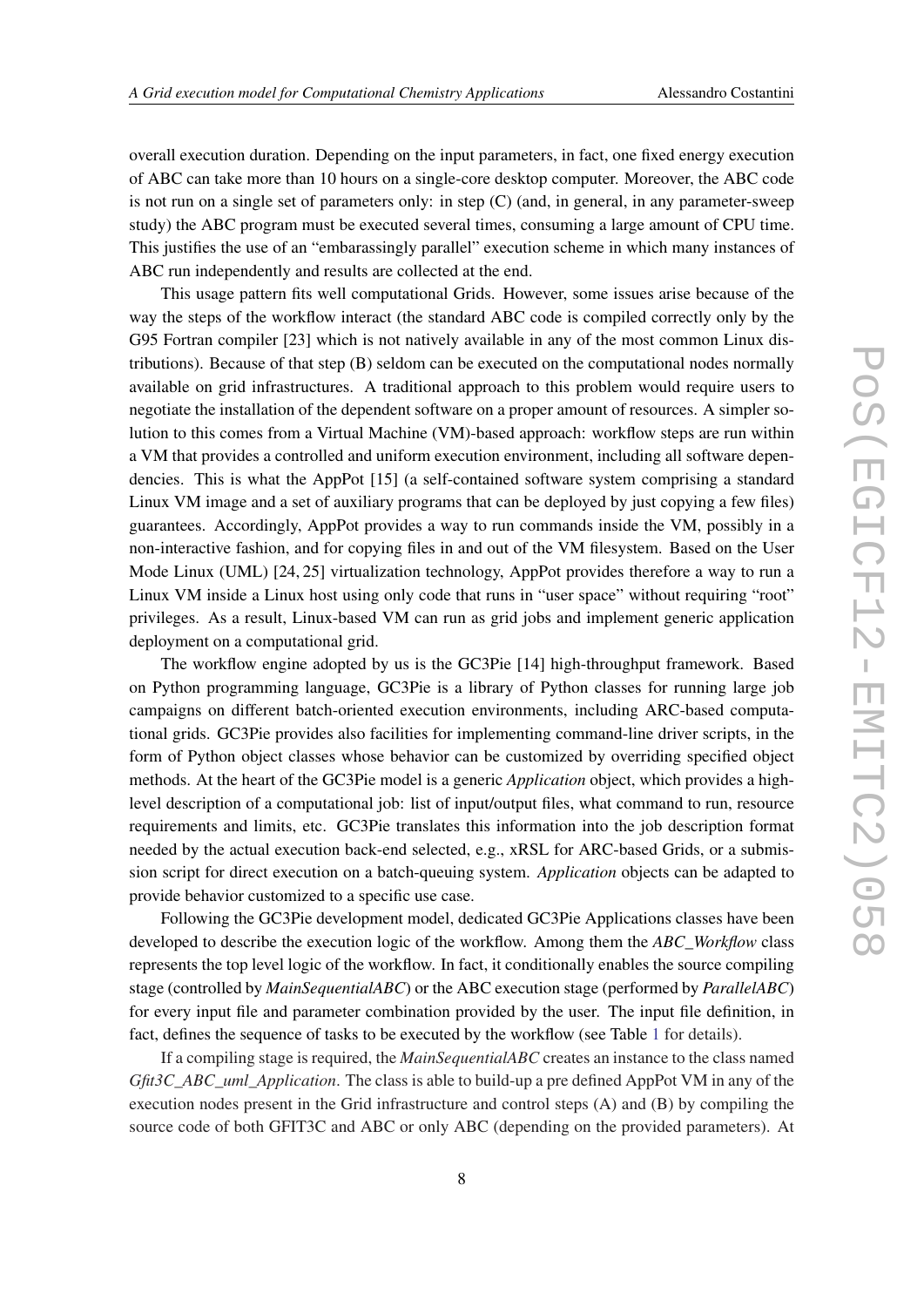| Inputs file definitions |            |                 |
|-------------------------|------------|-----------------|
| Attribute               | File       |                 |
| $-$ -g3c                | g3cfile    | G3C input file  |
| - -dim                  | dimensions | Surface file    |
| --exec                  | abc_exec   | ABC binary file |

<span id="page-8-0"></span>Table 1: Input file definition syntax and attribute helper implemented in the workflow.



Figure 3: Illustration of the ParallelABC Application class developed to distribute the ABC code into a grid environment.

the end of this stage, the statically compiled ABC executable and the related log files are transferred back to the user account in the client machine for a control check.

Whereas a single Application class is able to control the compiling stage, the management of single and multiple ABC instances are demanded to different classes called *ABC\_Application* and *ParallelABC*, respectively. The first class is able to submit and monitor the ABC execution as a single job in a grid environment while the second manages the submission of multiple instances of the *ABC\_Application* depending on the number of input files provided by the user (see Figure 3 for graphical illustration of the details).

Also in this case the results carried out by each computation, together with the file logs, are saved on the client machine. Attention has been paid to the need that different output files must be stored in different directories to facilitate checks and further utilization by the final user.

### 5. Tests, results and performances

The porting of the application and the carrying out of the tests aimed at developing the workflow for the proposed case studies were initially performed on the Swiss National Grid infrastruc-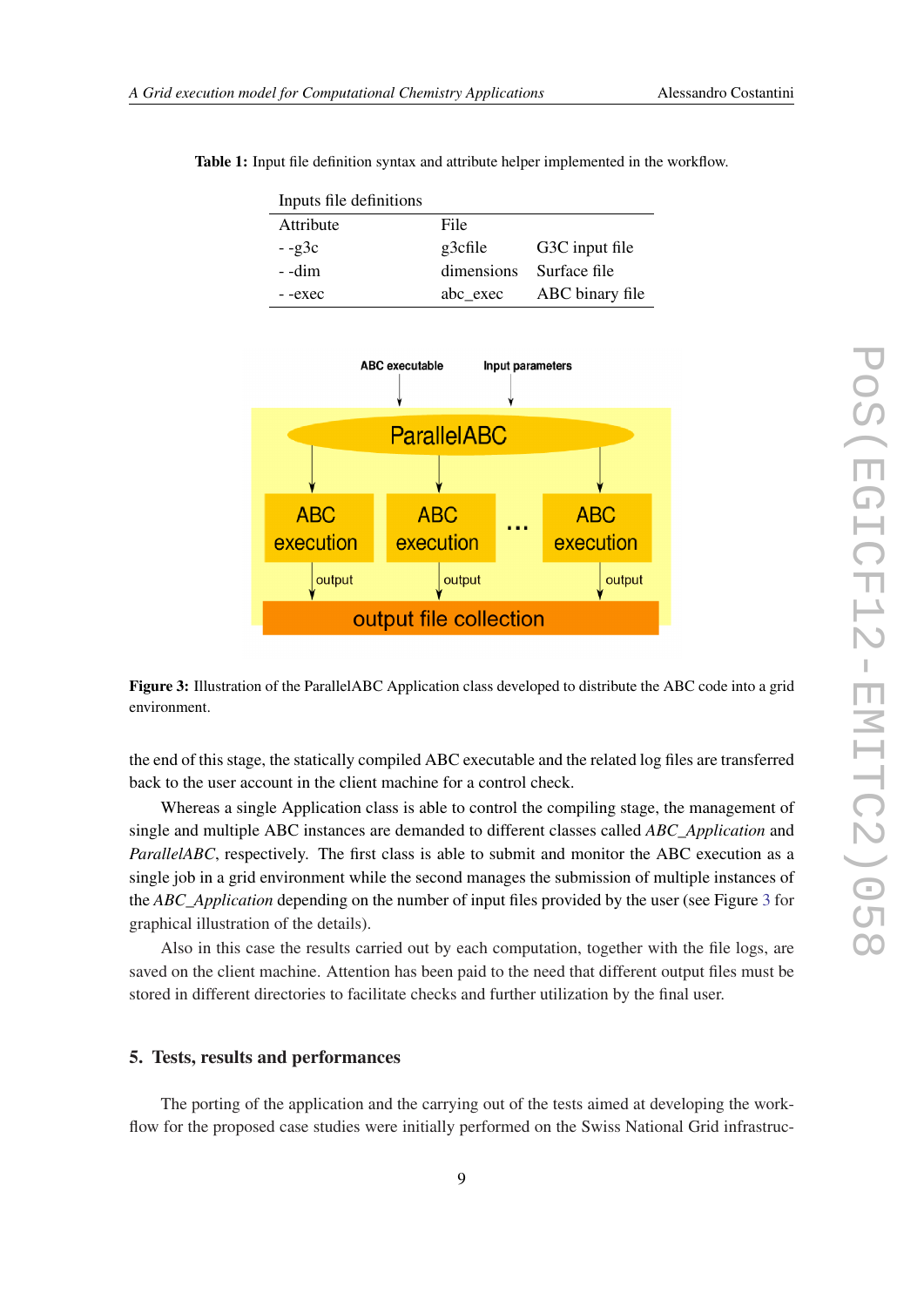

Figure 4: Reactive probabilities as a function of total energy calculated on the present study. The results shown a good agreement with those obtained by Rampino et al. due to the adoption of the same set of *ab initio* points.

ture (SMSCG) [26] on which the GC3Pie framework is available and a test account was created on the User Interface (UI) machine at GC3 supporting ARC [27] middleware.

As a first test of the accuracy of the computational machinery and of the validity of the developed workflow, we executed on the SMSCG infrastructure the complete workflow for the calculation of the TI quantum probabilities of the atom diatom reaction

$$
H_A + H_B H_C(v, j) \rightarrow H_A H_B(v', j') + H_C \tag{5.1}
$$

to reproduce the data reported by Rampino et al. in Ref. [28]. For this reason we started from pints of Rampino ed al. and the first step of the workflow was devoted to run the GFIT3C routine to fit them. From the fit a r.m.s. of 0.19 kcal/mol was obtained when using a polynomial of degree 7 for the two body terms and a polynomial of degree 10 for the three body one.

In the second step of the workflow the PES Fortran routine obtained from the GFIT3C fit was incorporated into the ABC code. Then dynamical calculations were performed by varying the scattering energy from 0.4 eV to 1.4 eV at zero total angular momentum and diatomic parity +1.

The calculated  $v = 0$ ,  $j = 0$  state specific reaction probability is plotted in Fig. 4 (dotted line) as a function of the total energy. Such results agree perfectly well (to emphasize the agreemetn we plot alternatively either values) with those of Ref. [28]. This provides a solid validation of the proposed workflow approach.

Due to the fact that the execution time of both the run of GFIT3C code and the compiling stages are negligible compared with that of the run of the ABC code itself, the latter is the dominant component of the overall execution duration.

On the reference single Intel Xeon machine with 3.4 GHz CPU and 2 GB memory, the run takes from 3 to 5 hours for the adopted set of parameter values. On the contrary when using the Grid, all jobs ends up by spending a considerable time in the job queue before being executed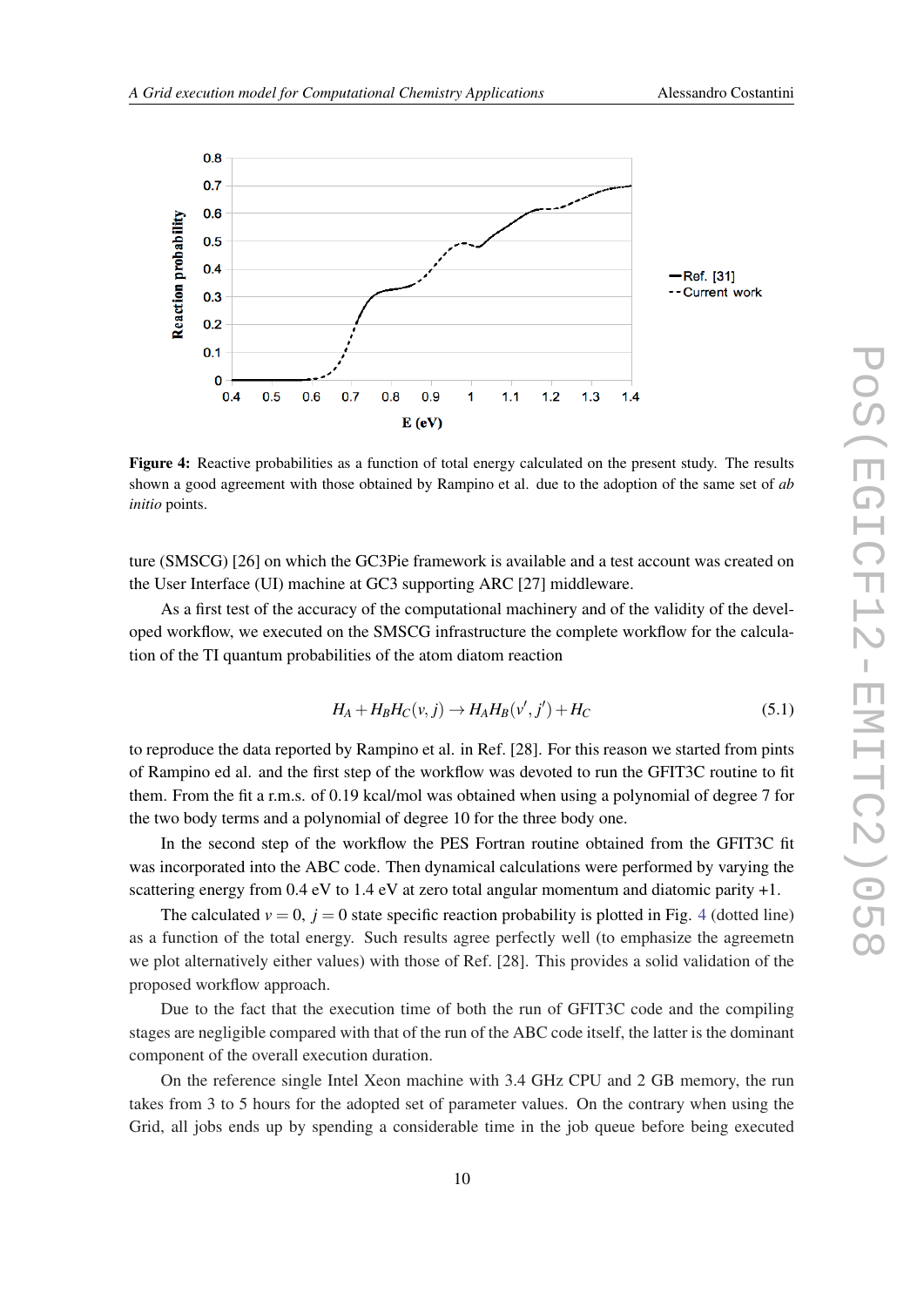leading to an average execution time about twice as long as that of corresponding dedicated local machine.

Going into more detail, in our validation tests we submitted 1000 jobs in the above mentioned energy interval in order to have a regular grid of results of step  $10^{-3}$  eV.

To avoid the overflow of the queues in the Computing Element machines available in the grid environment where the jobs are submitted, the launch of the jobs were planned so as to have 100 jobs permanently running on the grid environment (function implemented in GC3Pie framework).

Using this approach, after 32 hours we were able to collect the results coming from 712 job submissions for a grand total of about 2300 CPU-hours. The average run time of successful jobs was thus of about 3 CPU-hours.

A simulation of an ideal submission of 100 jobs constantly running with no queue wait time was found to take about 26 hours to complete. According to our simulations, the grid execution model added less than 25% overhead to this realistic use case.

# 6. An advanced application

Following the success of the validation process of the procedure, we decided to extend its application to the heavier three different atom systems

$$
Li + HF(v, j) \rightarrow LF(v', j') + H. \tag{6.1}
$$

To this end a potential energy surface (PLC) based on high level *ab initio* values [29] was adopted having in mind the rationalization of the outcomes of highly detailed crossed beam experiments and a comparison with our previous theoretical investigations [29–43]. Such PES is slightly endoergic and shows a small barrier to reaction. Yet the endoergic nature of the reactive process turns into an exoergic one when including the corresponding zero point energy, allowing the reaction to occur (in principle) with no help of collision energy [31, 32, 35].

Quantum calculations of the excitation function performed on the PLC PES reasonably well compare with related measurements apart from the low energy portion of the excitation function that, in our case, increase significantly as energy lowers [31, 32].

To better assess the validity of the PES and in particular to check their accuracy in the reaction barrier region (that is typically the PES feature governing the low energy behaviour of the reactive cross section) of great importance is the recent experimental work performed at collision energy values ranging from 82 meV to 376 meV [44, 45]. More recently Loesch and coworkers [46] published data of variable angle crossed beam experiments in which collision energy was lowered down to 25 meV and provided clear evidence for a rising  $\sigma(E_{tr})$  as  $E_{tr}$  decreases below 0.1 eV (in qualitative agreement with the already mentioned calculations [31, 32] performed on PLC). However, data published in the mentioned papers do not allow a quantitative comparison with experimental results because insufficiently resolved in the corresponding energy region.

As to the TI computational campaign, by making intensive use of the automatic procedure of the developed workflow, the S matrix was calculated for a grid of total energy values ranging from 0.25 eV to 0.45 eV (in steps of 0.0001 eV for energy values up to 0.27 eV and 0.001 eV in the energy interval ranging from 0.27 eV to 0.45 eV). The wavefunction was expanded into diatomic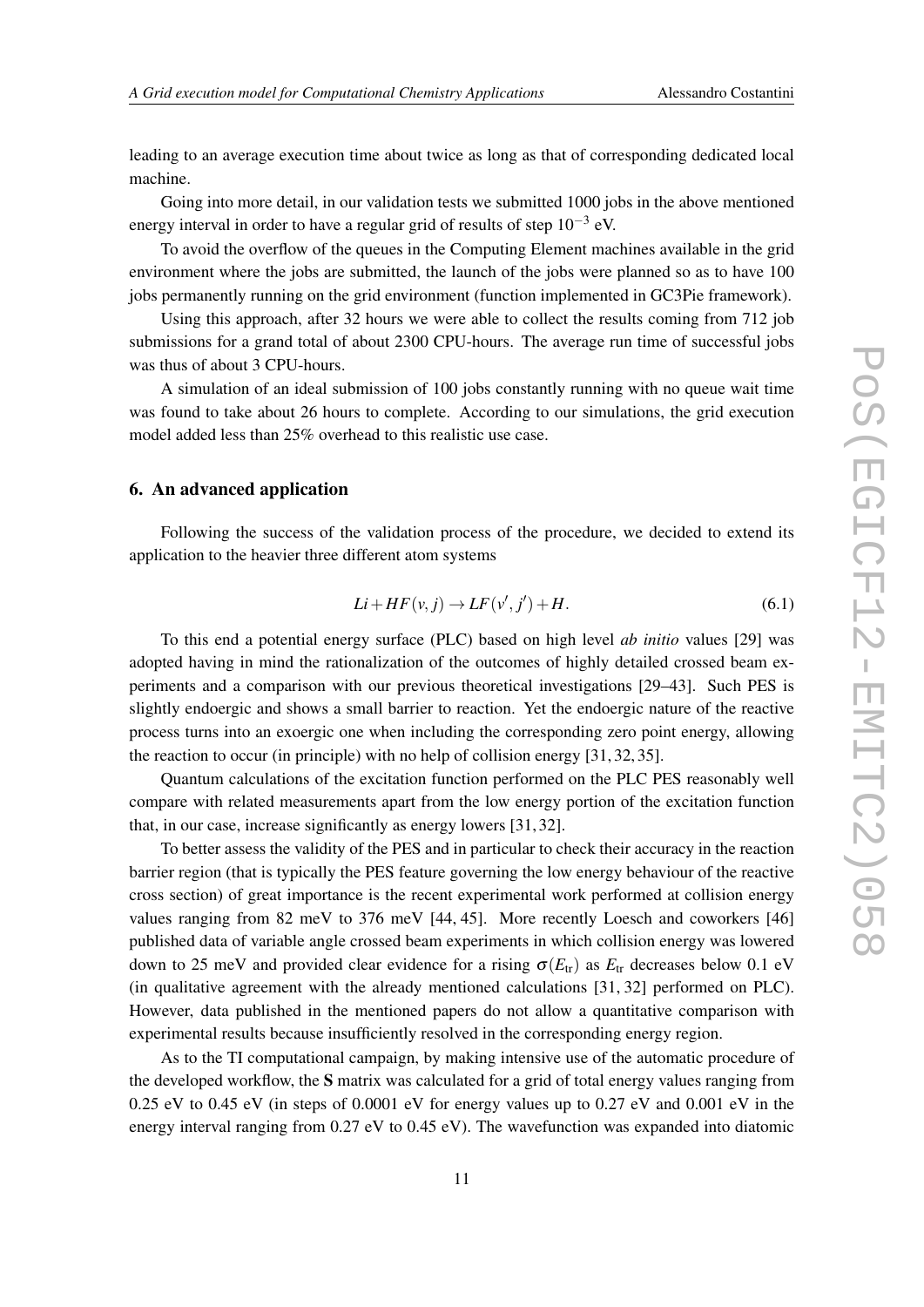| Total angular momentum quantum number               |  |  |
|-----------------------------------------------------|--|--|
| Triatomic parity eigenvalue                         |  |  |
| Diatomic parity eigenvalue                          |  |  |
| Maximum internal energy in any channel (eV)         |  |  |
| Maximum rotational quantum number of any channel    |  |  |
| Helicity truncation parameter                       |  |  |
| Maximum hyperradius (bohr)                          |  |  |
| Number of log derivative propagation sectors        |  |  |
| Initial scattering energy (eV)                      |  |  |
| Scattering energy increment (eV)                    |  |  |
| Total number of scattering energies                 |  |  |
| Maximum value of $\nu$ for which output is required |  |  |
| Maximum value of $j$ for which output is required   |  |  |
|                                                     |  |  |

Table 2: Typical input parameters adopted for the present TI calculations.

basis functions with internal energy smaller than 1.25 eV and propagated through 225 hyperradius sectors up to 24.0 bohr.

Parameters used for the *J*-shifting approximation in Eq. ?? are  $B = \hbar^2/2I_B = \hbar^2/2\mu_{\text{LiF}}r^2 =$ 3.59 · 10−<sup>3</sup> kcal/mol (the rigid diatomic rotor constant of LiF was computed at the saddle point  $(r = 1.62)$ ) with  $\mu_{\text{LIF}}$  being the LiF reduced mass. Properties of the transition state of the Li + HF system were derived by calculating the minimum energy path at a value of the collision angle corresponding to that of the transition state. Transition state bond lengths were found to be 1.62, 1.31, and 1.73 for the LiF, HF, and LiH pairs, respectively.

The calculated  $v = 0$ ,  $j = 0$  probabilities (Ref. [47]) show that there is no collision energy threshold to reaction and that the reactive probability is constantly 1 in a small interval of near vanishing energies (for a range of 0.005 eV). Narrow resonance peaks are found in the low energy region (0.005 eV - 0.075 eV) while a smoother trend characterizes the higher energy region.

The cross values of  $\sigma(E_{tr})$  calculated out of the obtained detailed reactive probabilities are plotted in Fig. [5.](#page-12-0) Contrary to previous results, they lead to a perfect agreement between theoretical and experimental quantities.

# 7. Conclusions

The key feature of the present paper is the discussion of the porting and running of some computational chemistry applications on distributed systems by exploiting the innovative features of the workflow developed by the Grid Computing Competence Centre (Zurich), together with the libraries of molecular dynamics codes developed for them in the present work. The use case computational application considered is the implementation of the workflow for the central blocks of the GEMS simulator developed by the Computational Dynamics and Kinetics Group (Perugia) as part of its engagement in the Italian Grid Infrastructure (Bologna) activities. The workflow has been first implemented to reproduce the results of a previous quantum study of the reactive behaviour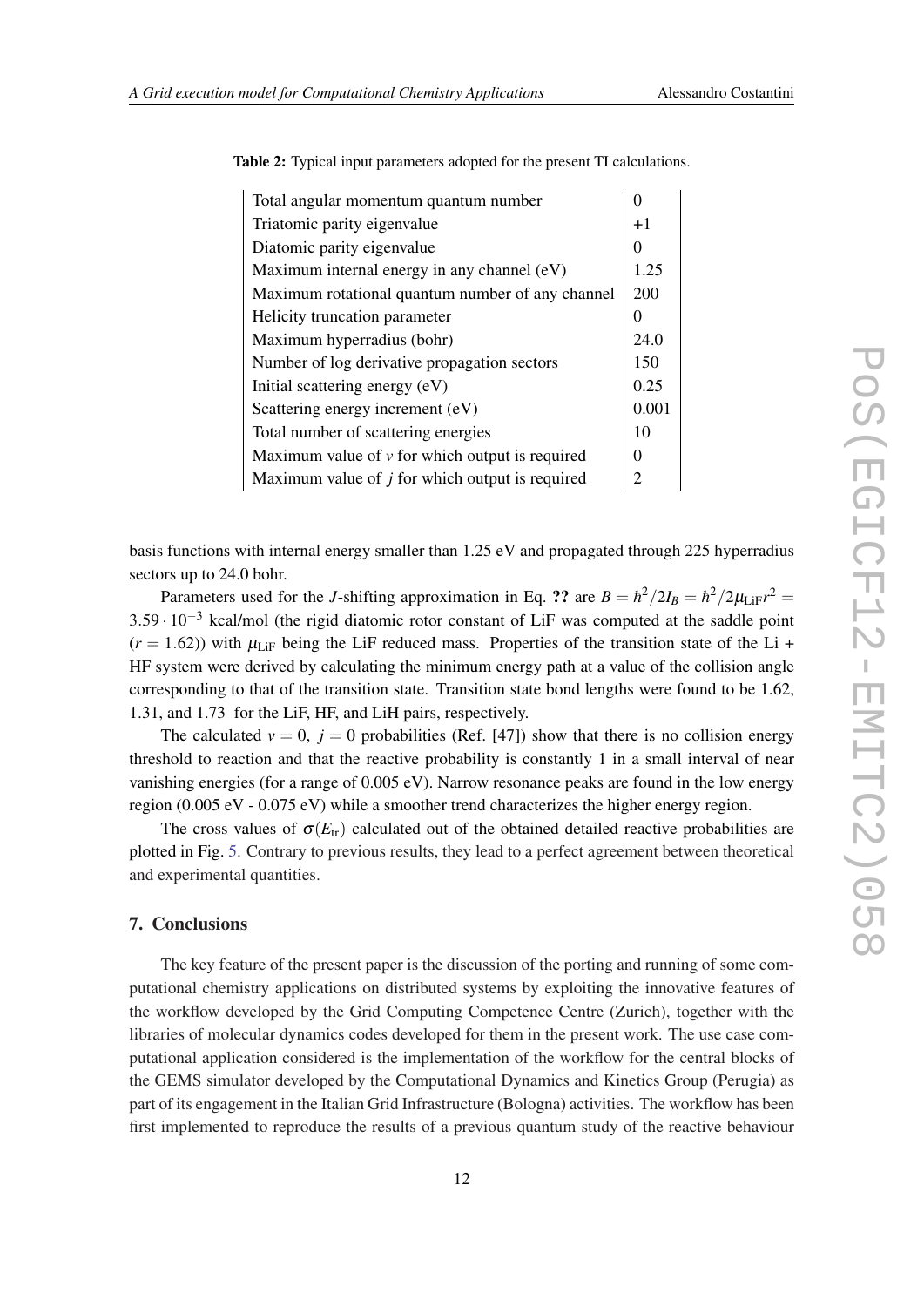<span id="page-12-0"></span>

Figure 5: Plot of the *J*-shifting estimate of the cross section as a function of translation energy.

of the  $H + H_2$  system. In this case the used high throughput execution framework GC3Pie and the AppPot cloud/grid virtual machines allowed us to define event-related dependencies between different applications and execute them simultaneously on a large scale distributed computing infrastructure leading to a perfect agreement with previously published results. The implemented case study demonstrates the validity of this approach by following different routes depending on the availability of outcomes of previous investigations. Such a feature of GC3Pie paves the way to further work on better embodying workflows in molecular simulators.

# 8. Aknowledgements

The authors acknowledge the financial support of the COST CMST Action CM1002 CODECS, through the activities of Working Group 3; the EGI-Inspire contract 261323; the MIUR PRIN 2008 contract 2008KJX4SN\_003; the ESA ESTEC contract 21790/08/NL/HE; the Phys4entry FP7/2007-2013 contract 242311. INSTM, Fondazione Cassa di Risparmio of Perugia and ARPA Umbria are also thanked for support. This work was also supported by the AAA/SWITCH funded Swiss Multi Science Computing Grid project (http://www.smscg.ch) with computational infrastructure and resources.

# References

- [1] A. Laganà, A. Riganelli, and O. Gervasi, "On the Structuring of the Computational Chemistry Virtual Organization COMPCHEM.," *Lecture Notes in Computer Science*, vol. 3980, pp. 665–674, 2006. http://www.eu-egee.org/compchem.
- [2] T. Erl, *Service-Oriented Architecture: Concepts, Technology, and Design*. Upper Saddle River, NJ, USA: Prentice Hall PTR, 2005.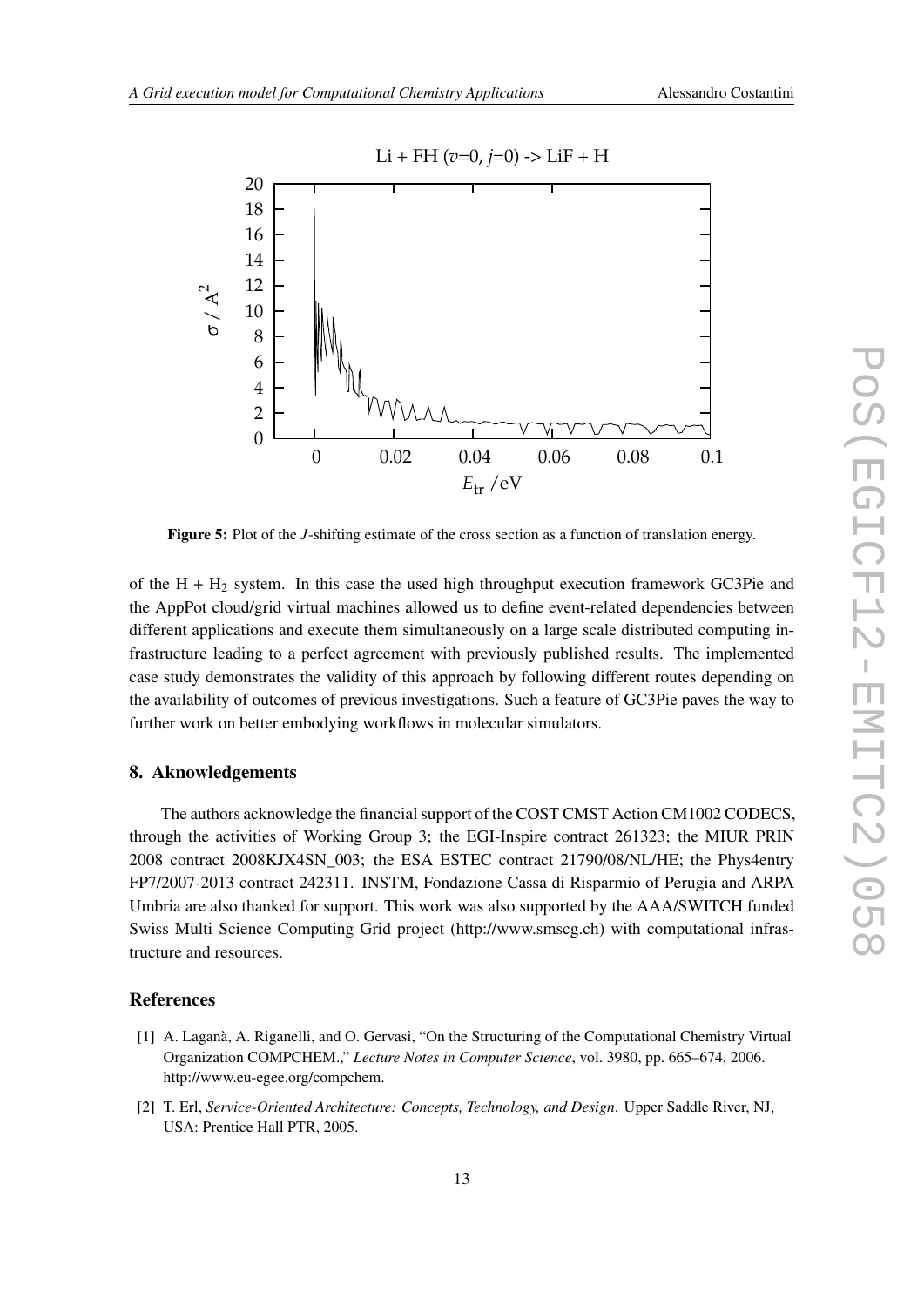- [3] O. Gervasi and A. Laganà, "SIMBEX: a Portal for the a priori simulation of crossed beam experiments.," *Future Generation Computer Systems*, vol. 20, pp. 703–715, 2004.
- [4] O. Gervasi, S. Crocchianti, L. Pacifici, D. Skouteris, and A. Laganà, "Towards the Grid design of the Dynamics engine of a molecular simulator.," *Lecture Series in Computer and Computational Science*, vol. 7, pp. 1425–1428, 2006.
- [5] C. Manuali, A. Laganà, and S. Rampino, "GriF: A Grid framework for a Web Service approach to reactive scattering," *Computer Physics Communications*, vol. 181, pp. 1179–1185, 2010.
- [6] "CODECS (COnvergent Distributed Environment for Computational Spectroscopy)." http://www.cost.esf.org/domains\_actions/cmst/Actions/CM1002.
- [7] "Detailed Chemical Kinetic Models for Cleaner Combustion." http://www.ensic.inpl-nancy.fr/cost/.
- [8] "A worldwide e-Infrastructure for NMR and structural biology." http://www.wenmr.eu/.
- [9] S. Gogouvitis, K. Konstanteli, G. Waldschmidt, S.and Kousiouris, G. Katsaros, A. Menychtas, D. Kyriazis, and T. Varvarigou, "Workflow management for soft real-time interactive applications in virtualized environments," *Future Generation Computer Systems*, vol. 28, no. 1, pp. 193–209, 2012.
- [10] "GC3 (Grid Computing Competence Center." http://www.gc3.uzh.ch/.
- [11] "Computational Dynamics and Kinetics (CDK) research group, University of Perugia (UNIPG)." http://www.chm.unipg.it/gruppi?q=node/48.
- [12] "IGI (Italian Grid Infrastructure)." http://www.italiangrid.it/.
- [13] "European Grid Initiative." http://www.egi.eu.
- [14] "GC3Pie website." http://code.google.com/p/gc3pie/.
- [15] "AppPot website." http://code.google.com/p/apppot/.
- [16] C. G. Schatz, "Fitting potential energy surfaces," *Lecture notes in Chemistry*, vol. 75, pp. 15–32, 2000.
- [17] N. J. Murrell, S. Carter, S. C. Farantos, P. Huxley, and A. J. C. Varandas, *Molecular Potential Energy Functions*. New York, USA: John Wiley & Sons, 1984.
- [18] A. Aguado, C. Tablero, and M. Paniagua, "Global fit of ab initio potential energy surfaces I. Triatomic systems," *Computer Physics Communications*, vol. 108, no. 2–3, pp. 259 – 266, 1998.
- [19] D. Skouteris, J. F. Castillo, and D. E. Manolopulos, "Abc: a quantum reactive scattering program.," *Comp. Phys. Comm.*, vol. 133, pp. 128–135, 2000.
- [20] D. Skouteris, A. Costantini, A. Laganà, G. Sipos, Á. Balasko, and P. Kacsuk, "Implementation of the ABC Quantum Mechanical Reactive Scattering Program on the EGEE Grid Platform," *Lecture Notes in Computer Science*, vol. 5072, pp. 1108–1120, 2008.
- [21] Z. Farkas and P. Kacsuk, "P-GRADE Portal: A generic workflow system to support user communities," *Future Generation Computer Systems*, vol. 27, pp. 454–465, May 2011.
- [22] P. Kacsuk and G. Sipos, "Multi-Grid, Multi-User Workflows in the P-GRADE Portal," *Journal of Grid Computing*, vol. 3, pp. 221–238, 2005.
- [23] "The G95 Project." http://www.g95.org/.
- [24] J. Dike, *User Mode Linux*. Prentice Hall, April 2006.
- [25] "UML website." http://user-mode-linux.sourceforge.net.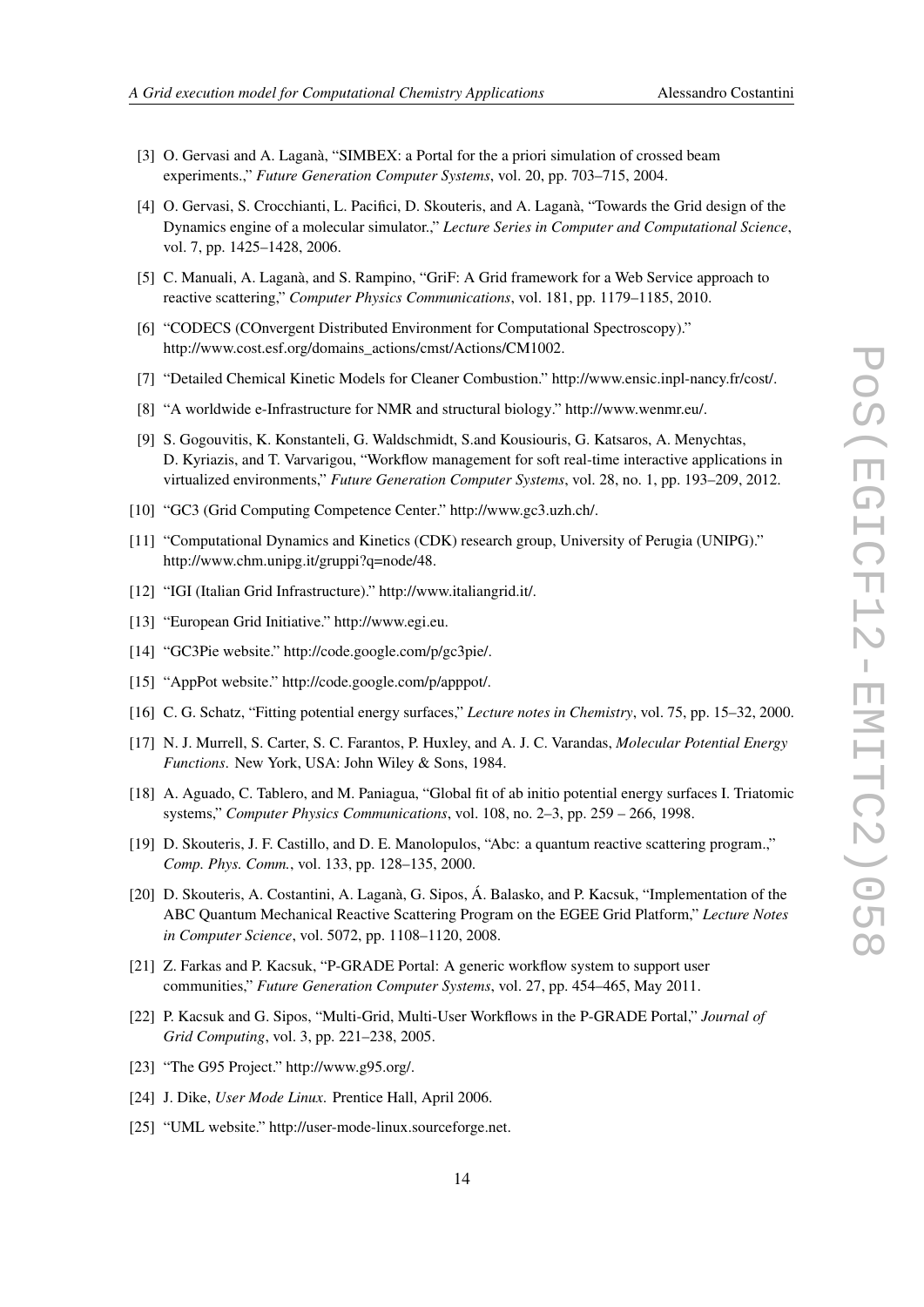- [26] "SMSCG website." http://www.smscg.ch.
- [27] "ARC middleware website." http://www.nordugrid.org/arc/.
- [28] S. Rampino, A. Monari, E. Rossi, S. Evangelisti, and A. Laganà, "A priori modeling of chemical reactions on computational grid platforms: Workflows and data models," *Chemical Physics*, 2011, doi: 10.1016/j.chemphys.2011.04.028.
- [29] G. A. Parker, A. Laganà, S. Crocchianti, and R. T. Pack, "A Detailed three dimensional quantum study of the Li + FH reaction," *J. Chem. Phys.*, vol. 102, pp. 1238–1250, 1995.
- [30] A. Laganà, A. Ochoa de Aspuru, A. Aguilar, X. Gimenez, and J. M. Lucas, "Threshold effects and reaction barrier in the Li + FH reaction and its isotopic variants," *J. Chem Phys*, vol. 99, pp. 11696–11700, 1995.
- [31] V. Piermarini, S. Crocchianti, and A. Laganà *J. Comp. Method in Sciences and Eng.*, vol. 2, pp. 361–367, 2002.
- [32] A. Laganà, S. Crocchianti, and V. Piermarini, "Towards a full dimensional exact quantum calculation of the Li + HF reactive cross section," *Lect. Notes Comp. Science*, vol. 3044, pp. 422–431, 2004.
- [33] A. Laganà, E. Garcia, and O. Gervasi, "Improved infinite order sudden cross sections for the Li + HF reaction," *J. Chem. Phys.*, vol. 89, pp. 7238–7241, 1988.
- [34] M. Baer, E. Garcia, A. Laganà, and O. Gervasi, "An approximate three dimensional quantum mechanical study of the Li + HF → LiF + H reaction," *Chem. Phys. Lett.*, vol. 158, pp. 362–368, 1989.
- [35] A. Laganà, X. Gimenez, E. Garcia, and O. Gervasi, "Parallel calculations of approximate 3D quantum cross sections: the Li + HF reaction," *Chem. Phys. Lett.*, vol. 176, pp. 280–286, 1991.
- [36] M. Baer, H. Loesch, H. J. Werner, and I. Last, "Integral and differential cross sections for the Li + HF  $\rightarrow$  LiF + H process. A comparison between  $j_z$ -quantum mechanical and experimental results," *Chem. Phys. Lett.*, vol. 219, p. 372, 1994.
- [37] M. Baer, I. Last, and H. Loesch, "Three-dimensional quantum mechanical study of the Li + HF  $\rightarrow$ LiF + H process: Calculation of integral and differential cross sections," *J. Chem. Phys.*, vol. 101, p. 9648, 1994.
- [38] G. G. Balint-Kurti, F. Gogtas, S. Mort, A. Offer, A. Laganà, and O. Gervasi, "A comparison of time-independent and time-dependent quantum reactive scattering Li + HF  $\rightarrow$  LiF + H model calculations," *J. Chem. Phys.*, vol. 99, pp. 9567–9584, 1993.
- [39] F. Gogtas, G. G. Balint-Kurti, and A. Offer, "Quantum Mechanical Three-Dimensional Wavepacket Study of the Li + HF  $\rightarrow$  LiF + H Reaction," *J. Chem. Phys.*, vol. 104, p. 7927, 1996.
- [40] G. Parker, R. Pack, and A. Laganà, "Accurate 3D quantum reactive probabilities of Li + FH,," *Chem. Phys. Lett.*, vol. 202, pp. 75–81, 1993.
- [41] A. Laganà, G. Parker, and R. Pack, "Li + FH Reactive cross sections from J=0 accurate quantum reactivity," *J. Chem. Phys.*, vol. 99, pp. 2269–2270, 1993.
- [42] A. Laganà, A. Bolloni, and S. Crocchianti, "Quantum isotopic effects and reaction mechanisms: the Li + HF reaction," *Phys. Chem. Chem. Phys.*, vol. 2, pp. 535–540, 2000.
- [43] A. Laganà, A. Bolloni, S. Crocchianti, and G. Parker, "On the effect of increasing the total angular momentum on Li + HF reactivity," *Chem. Phys. Lett.*, vol. 324, pp. 466–474, 2000.
- [44] O. Hobel, R. Bobbenkamp, A. Paladini, A. Russo, and H. Loesch, "," *Chem. Phys. Lett.*, vol. 6, p. 2168, 2004.